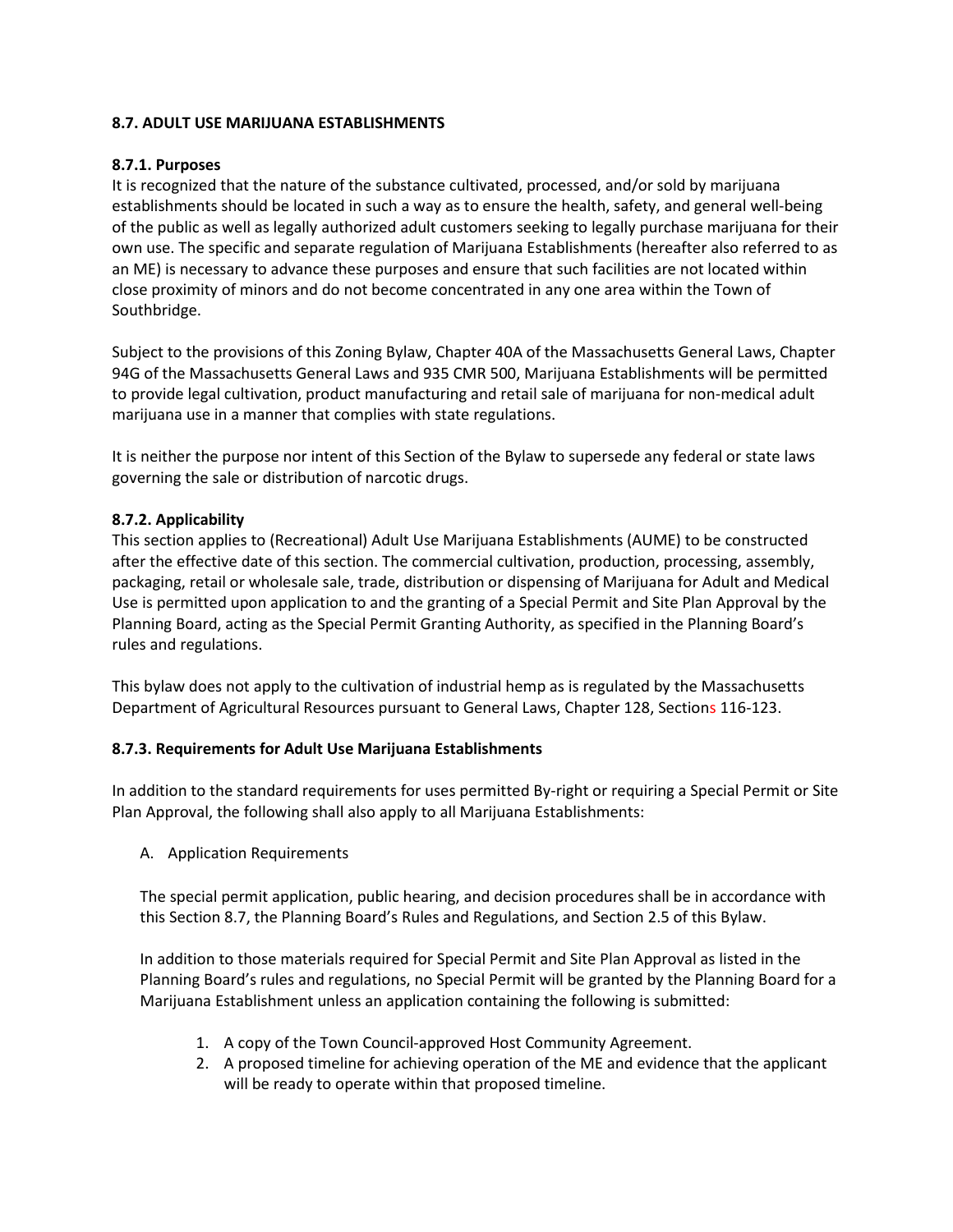- 3. Evidence that the applicant has adequate liability insurance or maintenance of escrow as required in 935 CMR 500.
- 4. A copy of the detailed written operating procedures as required by the Cannabis Control Commission (hereafter CCC) in 935 CMR 500.105 (or its successor regulation) and as otherwise required by other applicable law or regulation.
- 5. Locations of all other AUME's in Worcester County.
- 6. A copy of the policies and procedures for home delivery required by the CCC for the AUME.
- 7. A copy of the policies and procedures for the transfer, acquisition, or sale of marijuana between the AUME and another or independent testing laboratory as required by the CCC.
- 8. A copy of proposed waste disposal procedures.
- 9. A description and list of any waivers granted by the CCC for the AUME.
- 10. Details of proposed fertilizer, pesticide, water usage, and wastewater plans for any site that will include cultivation.
- 11. Evidence of the applicant's right to use the proposed site of the marijuana establishment such as a deed, lease or other real estate instrument. Additionally, if a cultivation facility, evidence of contract or agreement to grow marijuana.
- 12. A detailed floor plan of the premises of the proposed AUME that identifies the square footage available and describes the functional areas of the AUME, including areas for any preparation of marijuana-infused products or open-air cultivation.
- 13. A description of the security measures, including employee security policies, required by the CCC for the AUME.
- 14. A conditional letter of approval of the security measures for the AUME, including lighting, fencing, storage, gates, and alarms to ensure the safety of persons and to protect the premises from theft, from the Southbridge Police Department.
- 15. Detailed site plans that include all of the information required under rules and regulations of the Planning Board, including distances to any of the uses identified in §8.7.3(E) below.
- B. Use
	- 1. AUME facilities may only be involved in the uses permitted by its definition and may not include other businesses or services.
	- 2. No smoking, burning, application, or consumption of any product containing marijuana or marijuana-related products shall be permitted on the premises, unless expressly permitted under this law and permitted by state law or regulation. The prohibition on on-site consumption shall also include private social clubs or any other establishment which allows for social consumption of marijuana or marijuana products on the premises, regardless of whether the product is sold to consumers on site.
	- 3. Hours of operation for any AUME Retail Establishments shall be established by the Planning Board, but in no event shall said facilities be open to the public between the hours of 9:00 PM and 8:00 AM, including home delivery services.
	- 4. AUME facilities that can demonstrate that they comply with the agricultural exemption under M.G.L. Chapter 40A, Section 3 must still apply for Site Plan Approval.
- C. Limit on Retail Establishments
	- 1. Retail establishments shall be limited to four (4).
- D. Physical Requirements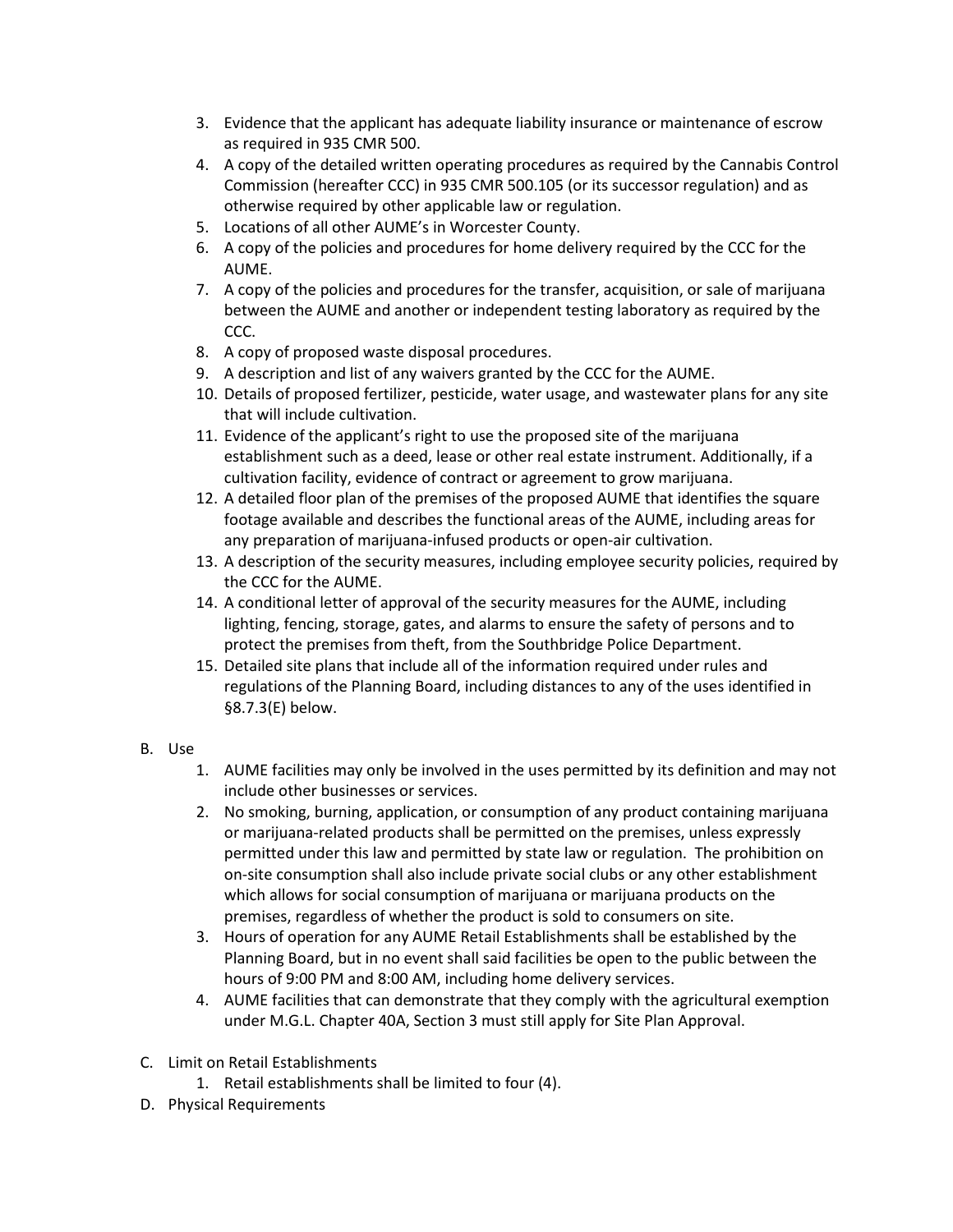- 1. No AUME shall have drive-thru services.
- 2. Ventilation. All AUME facilities shall be ventilated in such a manner that no:
	- a. Pesticides, insecticides or other chemicals or products used in the cultivation or processing are dispersed into the outside atmosphere, and
	- b. Odor from marijuana or its processing can be detected by a person with an unimpaired and otherwise normal sense of smell at the exterior of the marijuana business or at any adjoining use or property.
- 3. Exterior signs shall identify only the name of the AUME, but shall not display advertisements for marijuana or any brand name, nor shall marijuana, marijuanainfused products, or associated products be displayed or clearly visible to a person from the exterior of the AUME.
- 4. For AUME retail establishments, all exterior building openings, entries and windows shall be approved by the Planning Board for purposes of display of goods, signage, etc.
- E. Location Requirements
	- 1. No AUME retail building shall be located within five hundred feet (500') of the following, or two hundred fifty feet (250') if located in the Central Core, as measured in a straight line from the building and/or area actively used;
		- a. Public or private pre-school, primary or secondary school [under 935 CMR 500.110(3)l], dance or gymnastics school, martial arts school, licensed day care center, or any other facility where children commonly congregate in an organized ongoing formal basis; or
		- b. A public library; or
		- c. A playground, athletic field, or any other recreational areas where children commonly congregate
	- 2. No AUME cultivation/manufacturing/laboratory facility is to be located within:
		- a. One hundred feet (100') of any abutting, occupied residence in a residential zoning district, as measured in a straight line from existing structure to proposed development.
		- b. Two hundred fifty feet (250') of any non-conforming residential structures in non-residential districts, as measured in a straight line from existing structure to proposed development.
	- 3. No AUME retail establishment is to be located within two hundred fifty feet (250') of any Residential Zoning District, residential structure, or any non-conforming residential structures in non-residential districts. Distance shall be measured in a straight line from residential zone boundary line or from existing structure to proposed development. Additionally, no AUME retail establishment shall be located within two hundred fifty feet (250') of any other AUME retail establishment. Distance shall be measured in a straight line from the building and/or area actively used to the building and/or area actively used for any other AUME retail establishment.
	- 4. No marijuana or marijuana-based products shall be sold or grown or cultivated in motels and dormitories, or inside a mobile structure such as a cargo container, motor vehicle or other similar non-permanent enclosure.
	- 5. The distance requirements may be altered at the discretion of the Planning Board through the Special Permit application, reduced only if the applicant demonstrates that the Marijuana Establishment will employ adequate security measures to prevent diversion of marijuana to minors.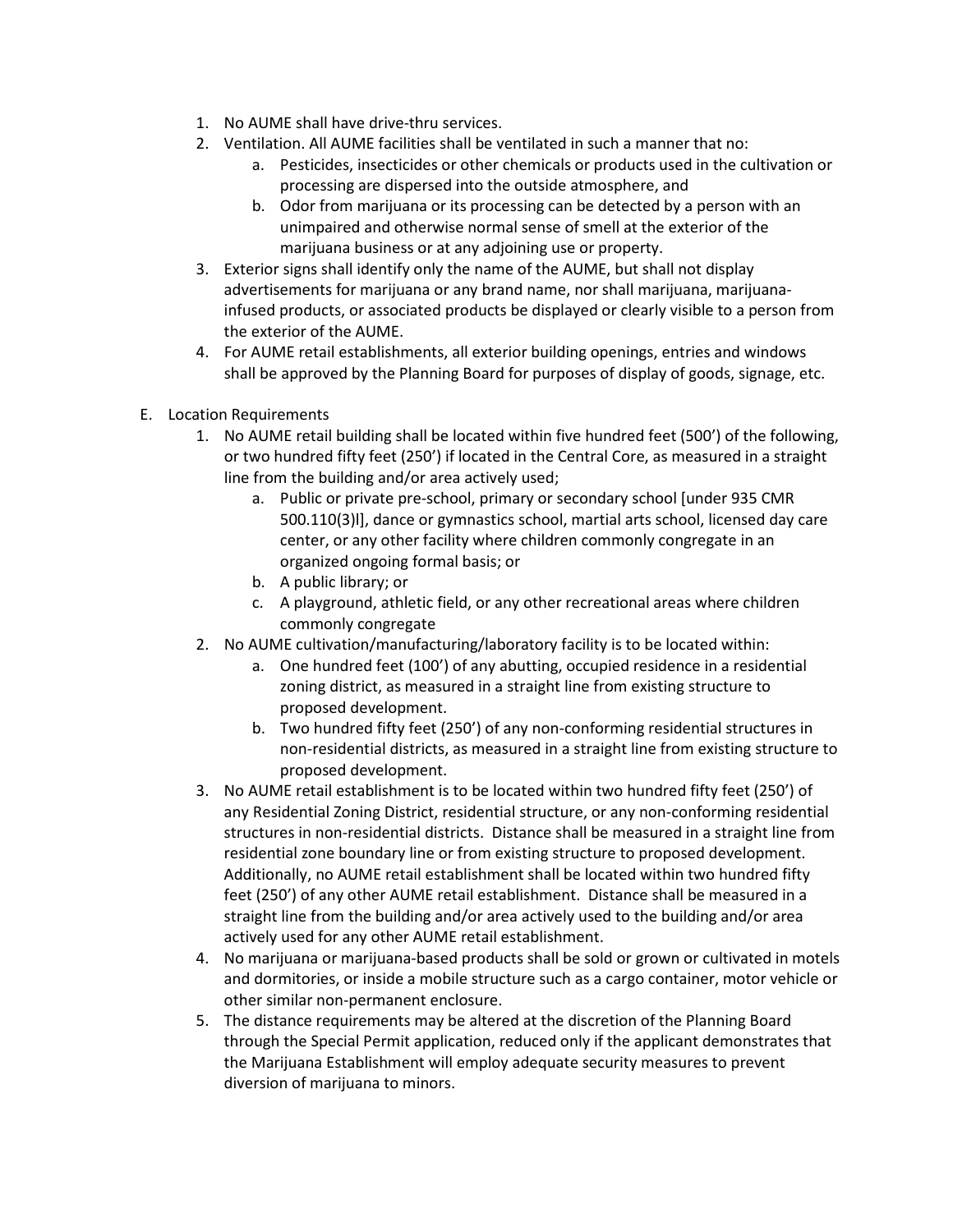- F. Reporting Requirements
	- 1. All Special Permit and Site Plan Approval holders for an AUME facility shall provide the Police Department, Fire Department, Department of Inspections Services and the Planning Board with the names, phone numbers and email addresses of all management staff and key-holders, including a minimum of two (2) operators or managers of the facility identified as contact persons to whom one can provide notice if there are operating problems associated with the establishment. All such contact information shall be updated as needed to keep it current and accurate.
	- 2. The permit holder shall file a copy of any Incident Report required under 935 CMR 500.110(7) with the Department of Inspections Services, Board of Health, Police Department, Fire Department, and the Planning Board within 24 hours of creation by the AUME. Such reports may be redacted as necessary to comply with any applicable state or federal laws and regulations.
	- 3. The permit holder shall file a copy of any deficiency statement, plan of correction, summary cease and desist order, quarantine order, summary suspension order, order limiting sales, notice of a hearing, or final action issued by CCC or the Division of Administrative Law Appeals, as applicable, regarding the AUME with the Department of Inspection Services, Police Department, and Planning Board within 48 hours of receipt by the AUME.
	- 4. Each AUME permitted under this Zoning Bylaw shall as a condition of its Special Permit file an annual report to the Planning Board and the Town Clerk and provide a copy of all current applicable state licenses and registrations for the AUME and/or its owners, any updated operating policies required under 935 CMR 500.103 by the Cannabis Control Commission, the current insurance policies for the AUME, and demonstrated compliance with the conditions of the Special Permit.
	- 5. The owner or manager is required to respond by phone or email within twenty-four hours of contact by a town official concerning their AUME at the phone number or email address provided to the town as the contact for the business.

# **8.7.4. Approval/Transfer/Discontinuance of Use**

- A. The Special Permit shall remain exclusively with the applicant (who shall also be known as "permit holder" after the granting of the Special Permit), who shall be the owner or lessee of the premises described in the application as the site for the proposed AUME, and shall terminate automatically on the date there is a voluntary or involuntary separation of the applicant's title or leasehold interest in the premises or the applicant's right to occupy the premises terminates for any reason.
- B. A Special Permit granted under this Section is non-transferable and shall have a term limited to the duration of the applicant's ownership or leasing of the premises as an AUME, dependent on the applicant's continued existence as the same legal entity. Any violation of §8.7.4(E) shall be considered a "transfer" for purposes of this Bylaw.
- C. The special permit shall lapse upon the expiration or termination of the applicant's registration by CCC.
- D. The permit holder shall notify the Department of Inspection Services and Police Department, and Planning Board in writing within 48 hours of the cessation of operation of the AUME or the expiration or termination of the permit holder's registration with CCC.
- E. The legal entity and structure of the applicant/permit holder shall not change.